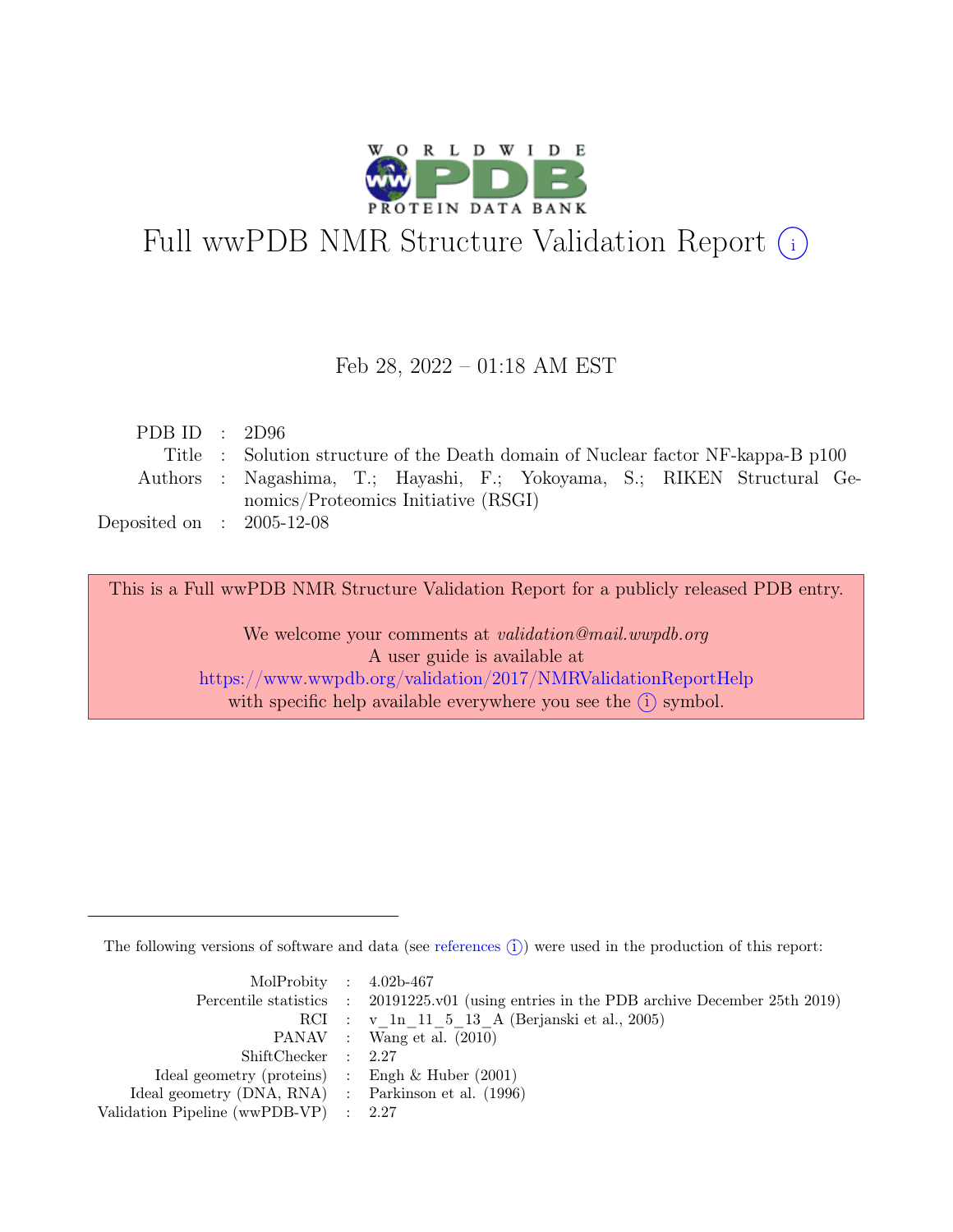## 1 Overall quality at a glance  $(i)$

The following experimental techniques were used to determine the structure: SOLUTION NMR

The overall completeness of chemical shifts assignment was not calculated.

Percentile scores (ranging between 0-100) for global validation metrics of the entry are shown in the following graphic. The table shows the number of entries on which the scores are based.



| Metric.               | Whole archive | NMR archive   |  |  |
|-----------------------|---------------|---------------|--|--|
|                       | $(\#Entries)$ | $(\#Entries)$ |  |  |
| Clashscore            | 158937        | 12864         |  |  |
| Ramachandran outliers | 154571        | 11451         |  |  |
| Sidechain outliers    | 154315        | 11428         |  |  |

The table below summarises the geometric issues observed across the polymeric chains and their fit to the experimental data. The red, orange, yellow and green segments indicate the fraction of residues that contain outliers for  $>=$  3, 2, 1 and 0 types of geometric quality criteria. A cyan segment indicates the fraction of residues that are not part of the well-defined cores, and a grey segment represents the fraction of residues that are not modelled. The numeric value for each fraction is indicated below the corresponding segment, with a dot representing fractions  $\langle=5\%$ 

| Mol | ${\rm Chain}$ | Length | Quality of chain |    |  |     |  |
|-----|---------------|--------|------------------|----|--|-----|--|
|     |               | 109    | 66%              | 7% |  | 26% |  |

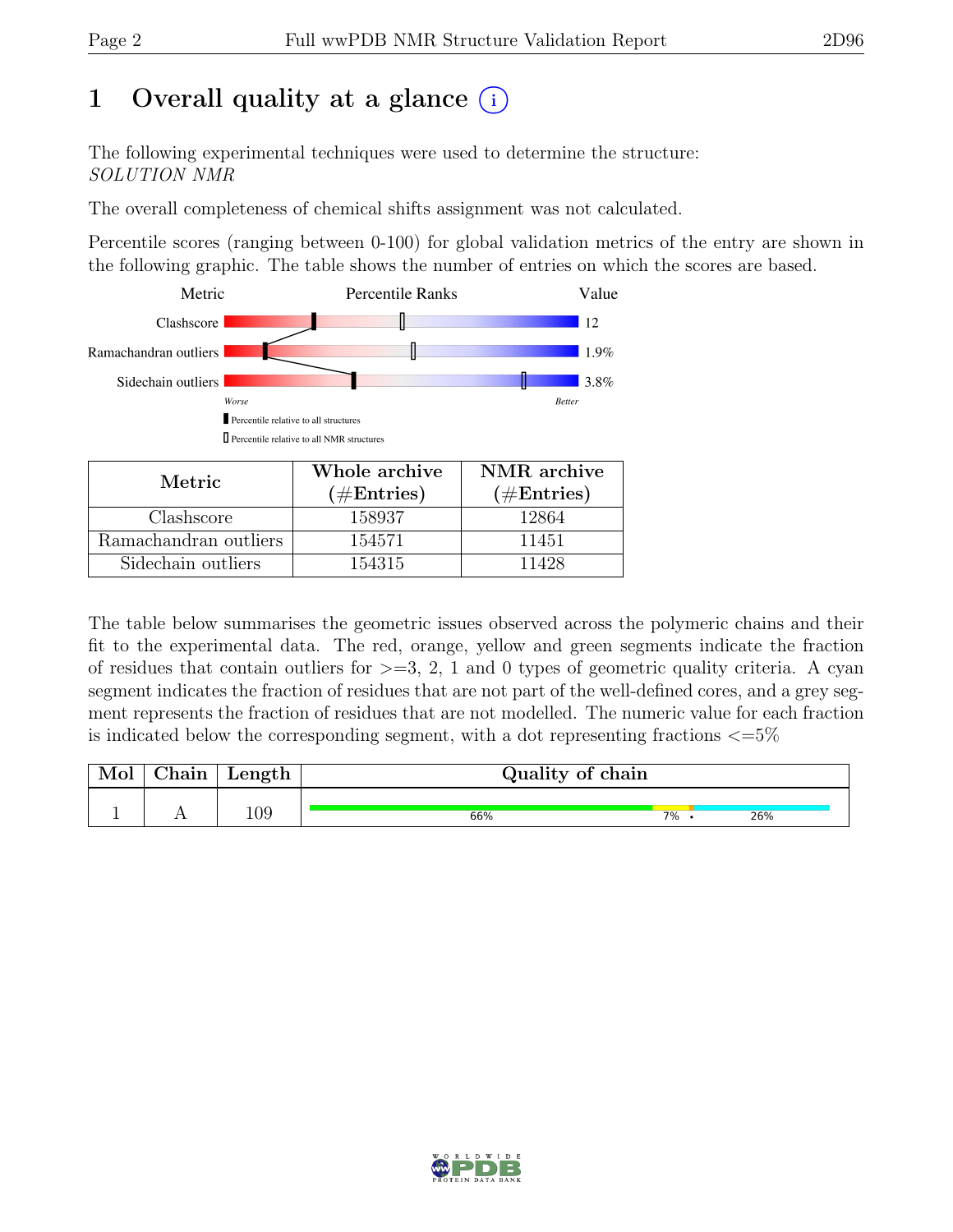## 2 Ensemble composition and analysis  $(i)$

This entry contains 20 models. Model 18 is the overall representative, medoid model (most similar to other models). The authors have identified model 1 as representative, based on the following criterion: lowest energy.

The following residues are included in the computation of the global validation metrics.

| Well-defined (core) protein residues                                                                   |                  |            |  |  |  |  |  |
|--------------------------------------------------------------------------------------------------------|------------------|------------|--|--|--|--|--|
| $\vert$ Backbone RMSD $\overline{A}$ $\vert$ Medoid model<br>Well-defined core   Residue range (total) |                  |            |  |  |  |  |  |
|                                                                                                        | A:10-A:90 $(81)$ | $\rm 0.32$ |  |  |  |  |  |

Ill-defined regions of proteins are excluded from the global statistics.

Ligands and non-protein polymers are included in the analysis.

The models can be grouped into 4 clusters and 2 single-model clusters were found.

| Cluster number        | Models             |
|-----------------------|--------------------|
|                       | 1, 2, 5, 8, 12, 18 |
|                       | 4, 6, 9, 11, 14    |
|                       | 3, 7, 13, 19       |
|                       | 15, 16, 20         |
| Single-model clusters | 10:17              |

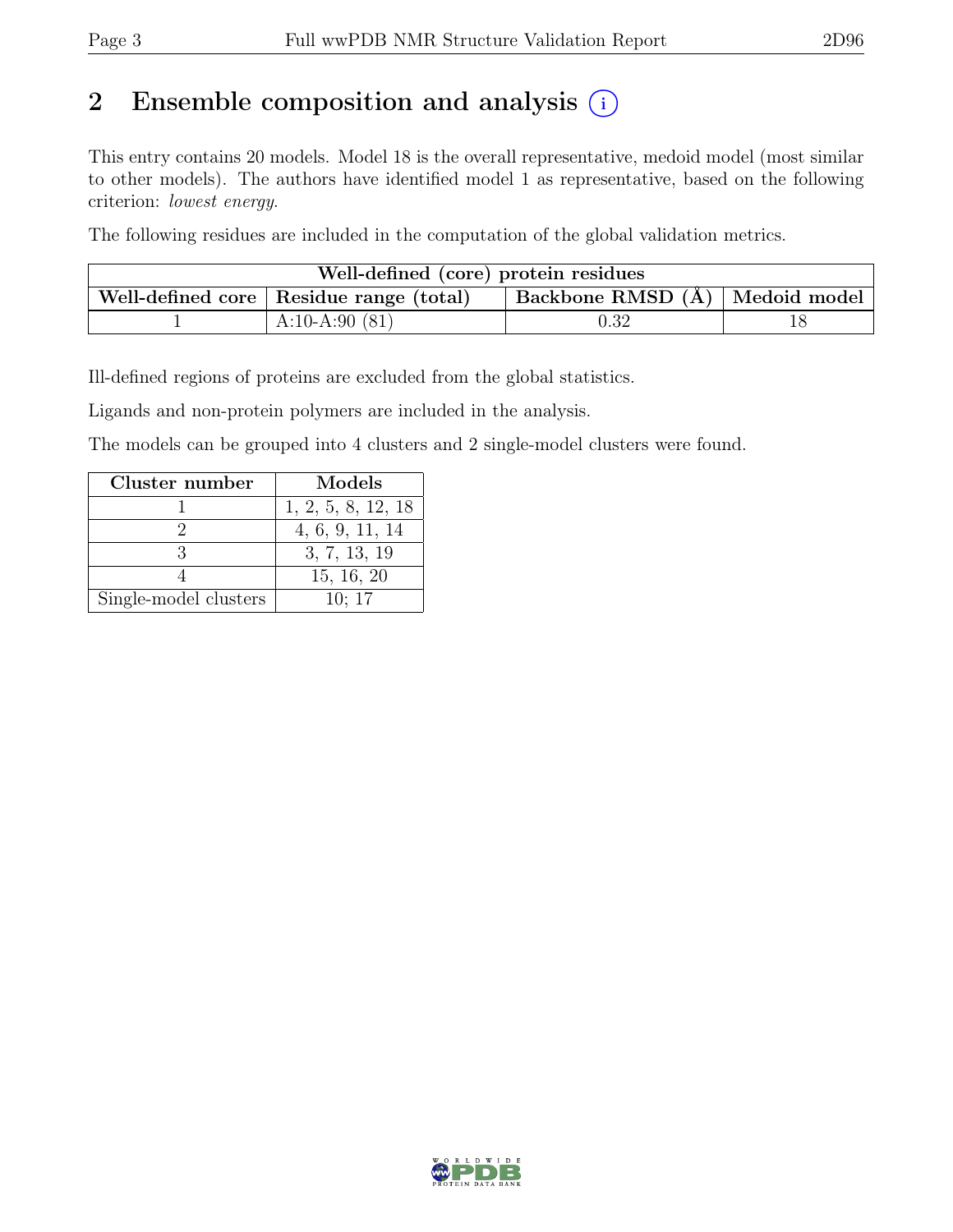## 3 Entry composition (i)

There is only 1 type of molecule in this entry. The entry contains 1557 atoms, of which 771 are hydrogens and 0 are deuteriums.

• Molecule 1 is a protein called Nuclear factor NF-kappa-B p100 subunit.

| Mol |     | Chain   Residues |                | $\rm{Atoms}$ |  |     |  |  | race |
|-----|-----|------------------|----------------|--------------|--|-----|--|--|------|
|     |     |                  | $_{\rm Total}$ |              |  |     |  |  |      |
|     | 109 | 1557             |                | 478 771 137  |  | 170 |  |  |      |

There are 13 discrepancies between the modelled and reference sequences:

| Chain | Residue | Modelled   | Actual | Comment          | Reference               |
|-------|---------|------------|--------|------------------|-------------------------|
| A     | 1       | <b>GLY</b> |        | cloning artifact | $\overline{U}NP$ Q00653 |
| А     | 2       | <b>SER</b> |        | cloning artifact | <b>UNP Q00653</b>       |
| A     | 3       | <b>SER</b> |        | cloning artifact | <b>UNP Q00653</b>       |
| A     | 4       | <b>GLY</b> |        | cloning artifact | <b>UNP Q00653</b>       |
| А     | 5       | <b>SER</b> |        | cloning artifact | <b>UNP Q00653</b>       |
| A     | 6       | <b>SER</b> |        | cloning artifact | <b>UNP Q00653</b>       |
| A     | 7       | <b>GLY</b> |        | cloning artifact | <b>UNP Q00653</b>       |
| А     | 104     | <b>SER</b> |        | cloning artifact | <b>UNP Q00653</b>       |
| A     | 105     | <b>GLY</b> |        | cloning artifact | <b>UNP Q00653</b>       |
| А     | 106     | <b>PRO</b> |        | cloning artifact | <b>UNP Q00653</b>       |
| А     | 107     | <b>SER</b> |        | cloning artifact | <b>UNP Q00653</b>       |
| А     | 108     | <b>SER</b> |        | cloning artifact | <b>UNP Q00653</b>       |
| А     | 109     | GLY        |        | cloning artifact | <b>UNP Q00653</b>       |

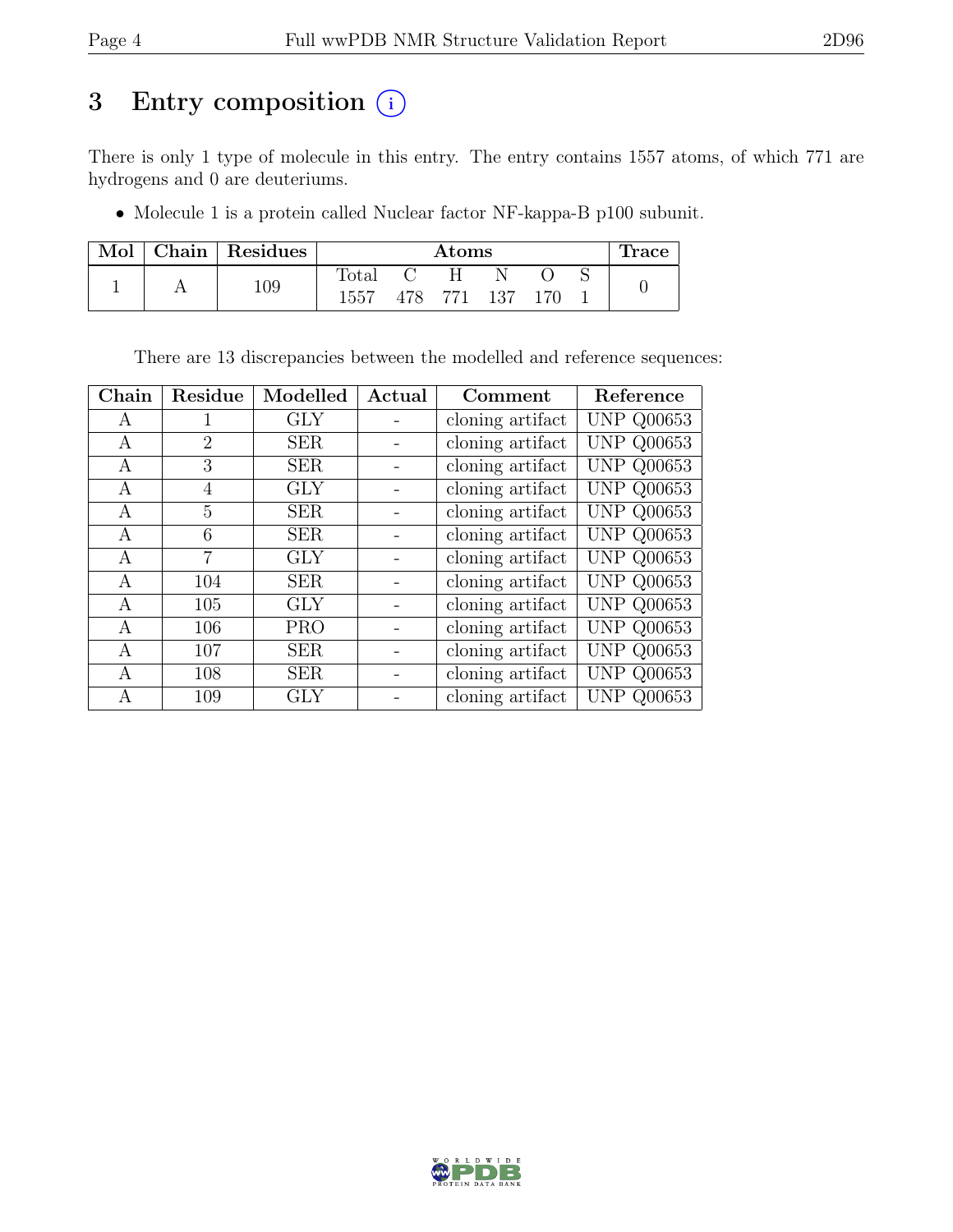## 4 Residue-property plots (i)

### <span id="page-4-0"></span>4.1 Average score per residue in the NMR ensemble

These plots are provided for all protein, RNA, DNA and oligosaccharide chains in the entry. The first graphic is the same as shown in the summary in section 1 of this report. The second graphic shows the sequence where residues are colour-coded according to the number of geometric quality criteria for which they contain at least one outlier:  $green = 0$ ,  $yellow = 1$ ,  $orange = 2$  and  $red =$ 3 or more. Stretches of 2 or more consecutive residues without any outliers are shown as green connectors. Residues which are classified as ill-defined in the NMR ensemble, are shown in cyan with an underline colour-coded according to the previous scheme. Residues which were present in the experimental sample, but not modelled in the final structure are shown in grey.

• Molecule 1: Nuclear factor NF-kappa-B p100 subunit



### 4.2 Scores per residue for each member of the ensemble

Colouring as in section [4.1](#page-4-0) above.

#### 4.2.1 Score per residue for model 1

• Molecule 1: Nuclear factor NF-kappa-B p100 subunit



#### 4.2.2 Score per residue for model 2



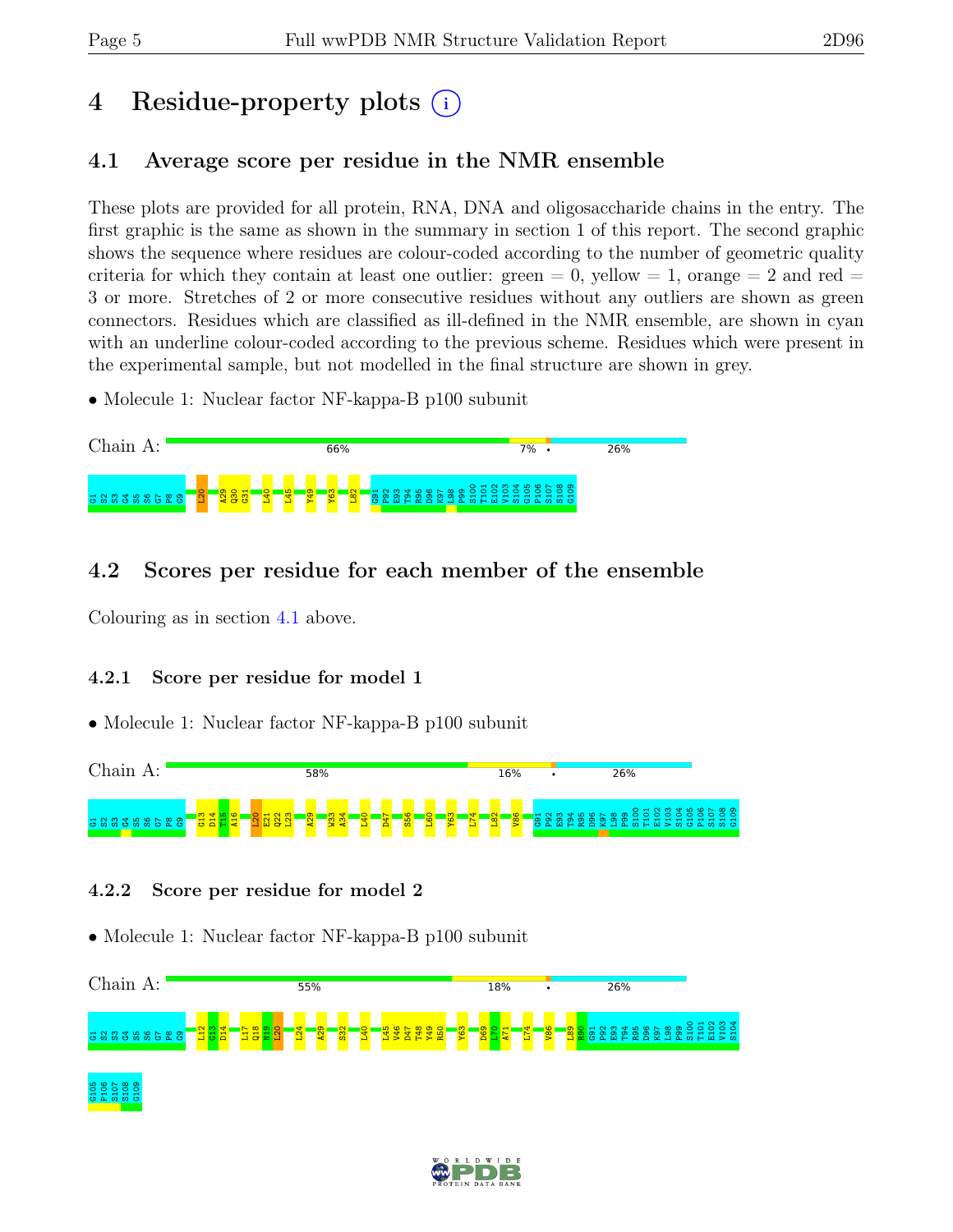#### 4.2.3 Score per residue for model 3

• Molecule 1: Nuclear factor NF-kappa-B p100 subunit



#### 4.2.4 Score per residue for model 4

• Molecule 1: Nuclear factor NF-kappa-B p100 subunit



#### 4.2.5 Score per residue for model 5

• Molecule 1: Nuclear factor NF-kappa-B p100 subunit



#### 4.2.6 Score per residue for model 6



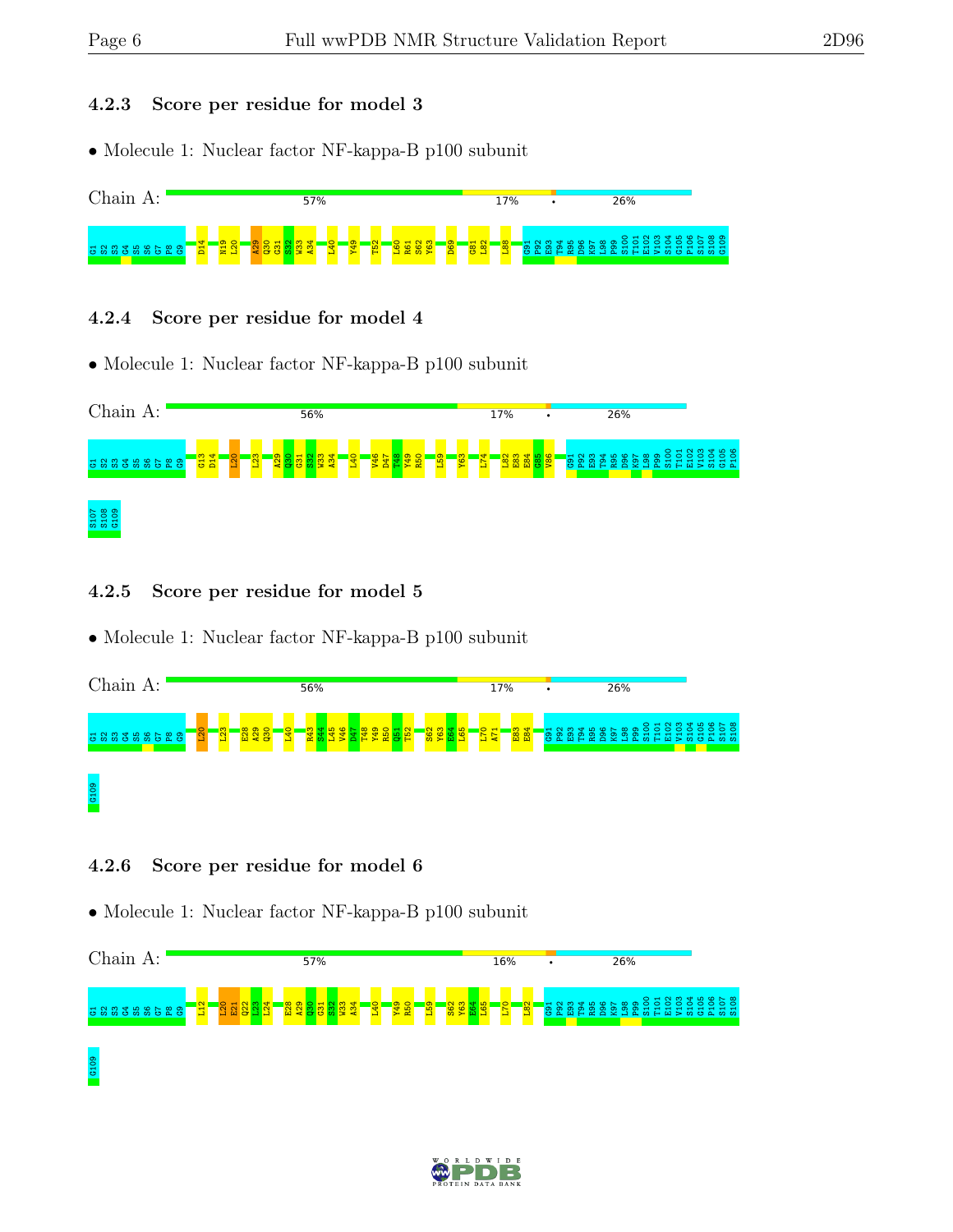#### 4.2.7 Score per residue for model 7

• Molecule 1: Nuclear factor NF-kappa-B p100 subunit



#### 4.2.8 Score per residue for model 8

• Molecule 1: Nuclear factor NF-kappa-B p100 subunit



#### 4.2.9 Score per residue for model 9

• Molecule 1: Nuclear factor NF-kappa-B p100 subunit



#### 4.2.10 Score per residue for model 10

• Molecule 1: Nuclear factor NF-kappa-B p100 subunit



#### 4.2.11 Score per residue for model 11

| Chain A: | 50% | 23%                            | ٠ | 26% |
|----------|-----|--------------------------------|---|-----|
|          |     |                                |   |     |
|          |     | WORLDWIDE<br>PROTEIN DATA BANK |   |     |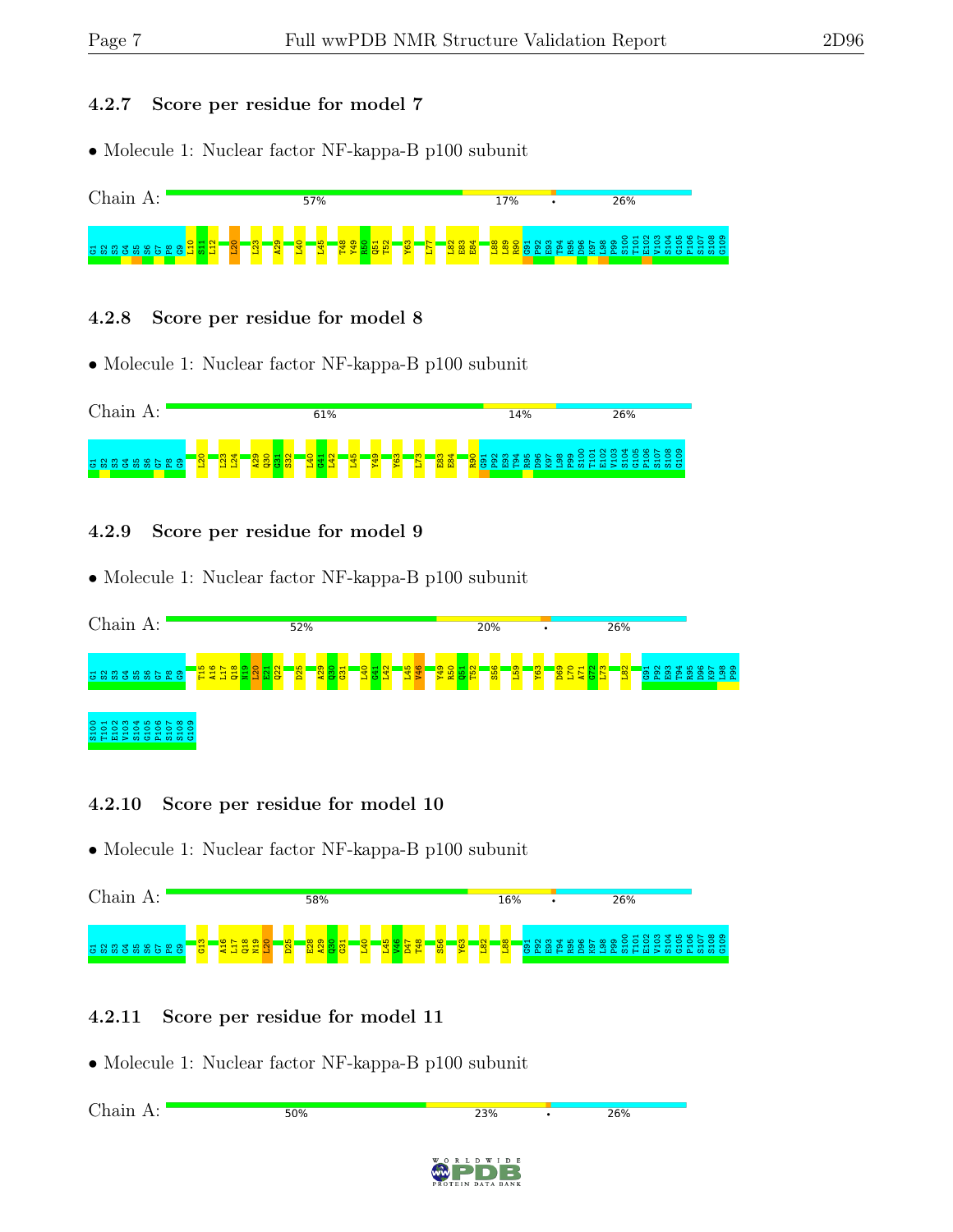# G1S2S3G4S5S6G7P8G9L10 S11 L12 T15 A16 N19 L20 D25 A29 Q30 G31 E35 R39 L40 L45 T48 Y49 R50 Y63 D69 L70 A71 L74 E75 A76 L82 G85 V86 R87 L88 G91 P92 E93 T94 R95 D96 K97 L98 P99 S100 T101 E102 V103 S104 G105 P106 S107 S108 G109

#### 4.2.12 Score per residue for model 12

• Molecule 1: Nuclear factor NF-kappa-B p100 subunit



#### 4.2.13 Score per residue for model 13

• Molecule 1: Nuclear factor NF-kappa-B p100 subunit



#### 4.2.14 Score per residue for model 14

• Molecule 1: Nuclear factor NF-kappa-B p100 subunit



#### 4.2.15 Score per residue for model 15



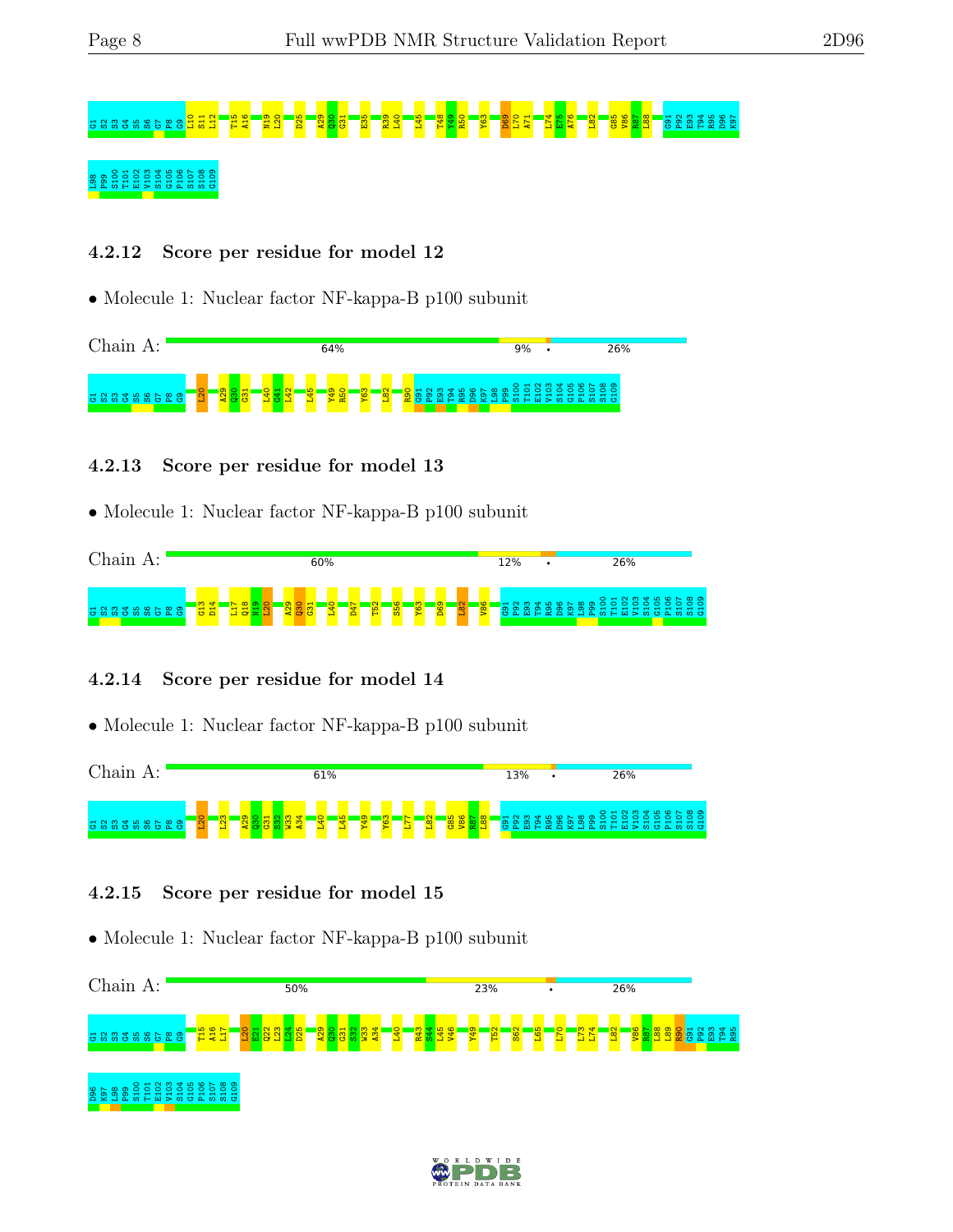#### 4.2.16 Score per residue for model 16

• Molecule 1: Nuclear factor NF-kappa-B p100 subunit



#### 4.2.17 Score per residue for model 17

• Molecule 1: Nuclear factor NF-kappa-B p100 subunit



#### 4.2.18 Score per residue for model 18 (medoid)

• Molecule 1: Nuclear factor NF-kappa-B p100 subunit



#### 4.2.19 Score per residue for model 19

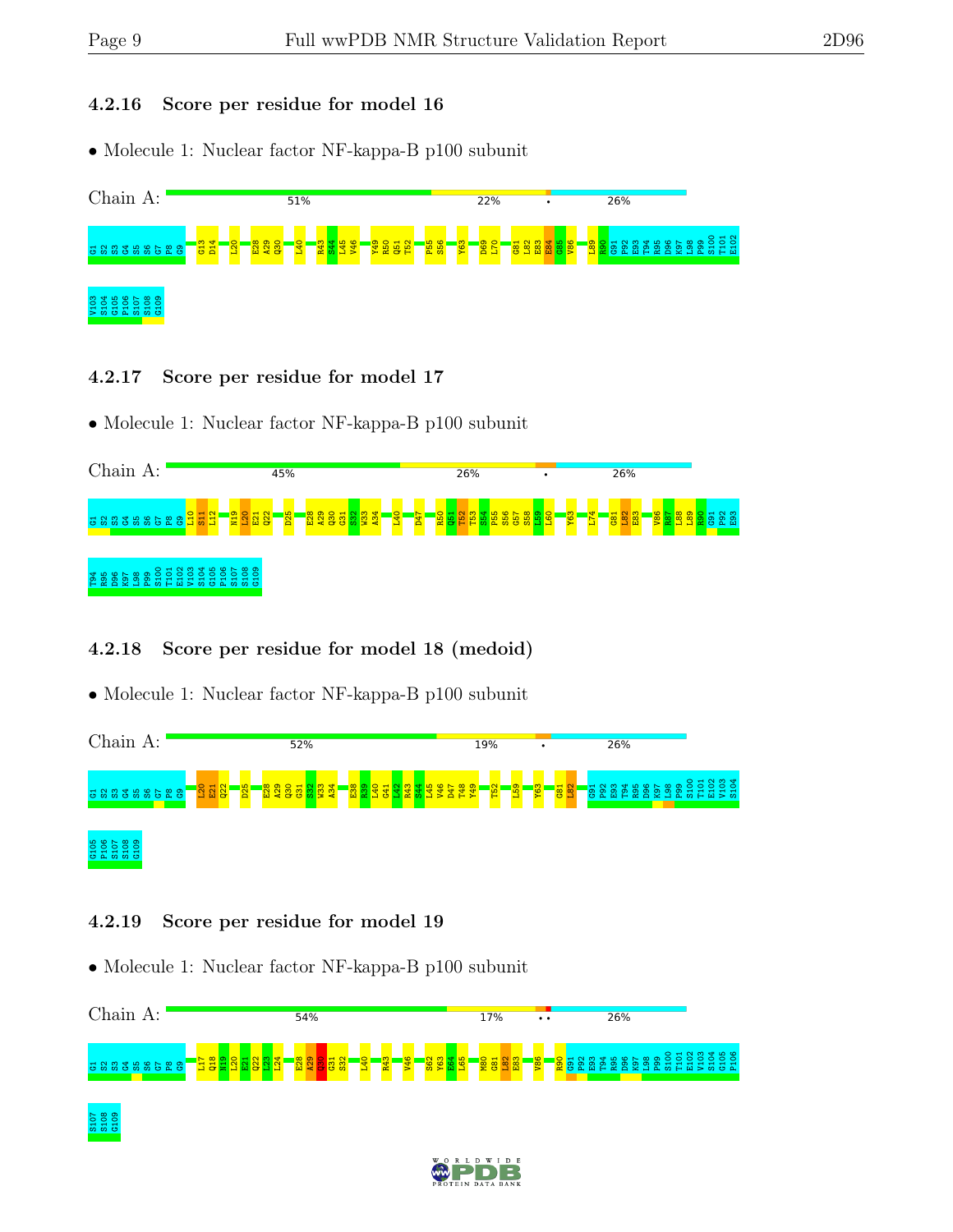#### 4.2.20 Score per residue for model 20



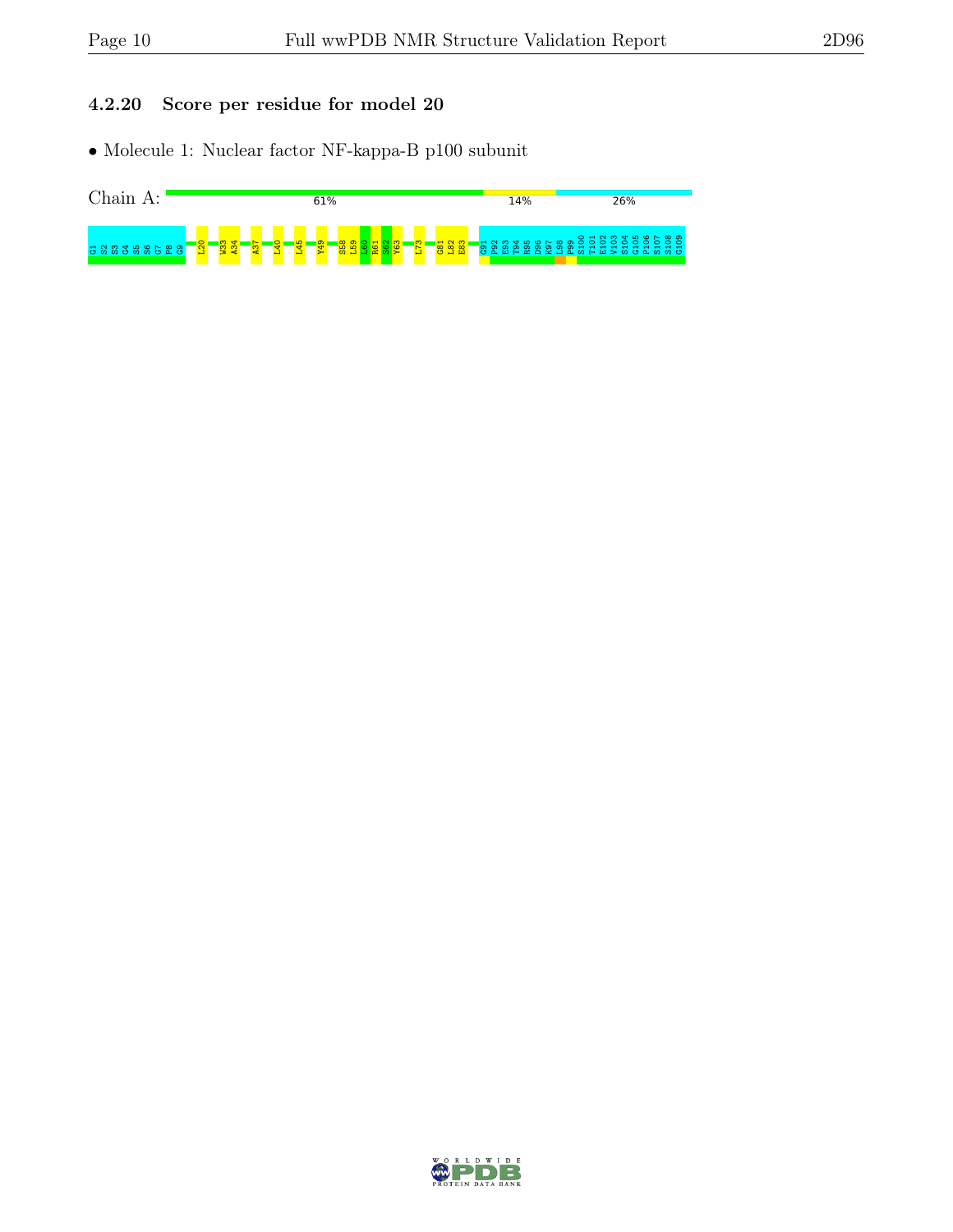## 5 Refinement protocol and experimental data overview  $(i)$

The models were refined using the following method: torsion angle dynamics.

Of the 100 calculated structures, 20 were deposited, based on the following criterion: target function, structures with the lowest energy.

The following table shows the software used for structure solution, optimisation and refinement.

| Software name   Classification |                                         | Version |
|--------------------------------|-----------------------------------------|---------|
| <b>CYANA</b>                   | structure solution $\vert 2.0.17 \vert$ |         |
| <b>CYANA</b>                   | refinement                              | 2.0.17  |

No chemical shift data was provided.

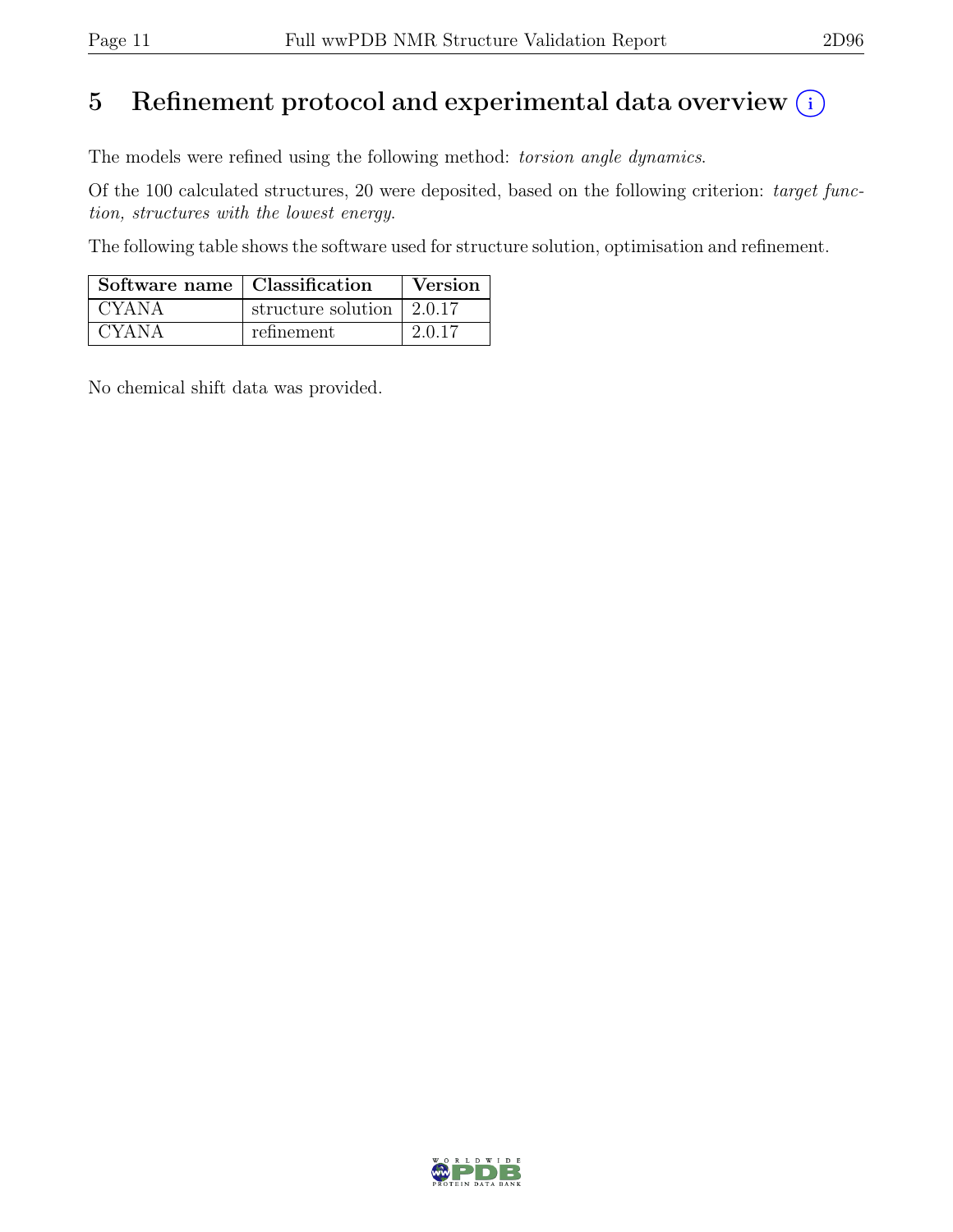## 6 Model quality  $(i)$

## 6.1 Standard geometry  $(i)$

There are no covalent bond-length or bond-angle outliers.

There are no bond-length outliers.

There are no bond-angle outliers.

There are no chirality outliers.

There are no planarity outliers.

### 6.2 Too-close contacts  $(i)$

In the following table, the Non-H and H(model) columns list the number of non-hydrogen atoms and hydrogen atoms in each chain respectively. The H(added) column lists the number of hydrogen atoms added and optimized by MolProbity. The Clashes column lists the number of clashes averaged over the ensemble.

|     |     |       | Mol   Chain   Non-H   H(model)   H(added)   Clashes |       |      |
|-----|-----|-------|-----------------------------------------------------|-------|------|
|     |     | 607   | 606                                                 | 606   | 14±3 |
| All | All | 12140 | 12120                                               | 12120 |      |

The all-atom clashscore is defined as the number of clashes found per 1000 atoms (including hydrogen atoms). The all-atom clashscore for this structure is 12.

| $\rm{Atom}\textrm{-}1$ | Atom-2             | $Clash(\AA)$ | Distance(A) | Models |                |
|------------------------|--------------------|--------------|-------------|--------|----------------|
|                        |                    |              |             | Worst  | Total          |
| 1:A:40:LEU:HD22        | 1: A:63:TYR:CE1    | 0.97         | 1.94        | 9      | 18             |
| 1: A:62:SER:HA         | 1: A:65:LEU:HD12   | 0.76         | 1.57        | 19     | $\overline{2}$ |
| 1:A:74:LEU:HD22        | 1: A:86: VAL: HG13 | 0.74         | 1.59        | 1      | 6              |
| 1: A:45:LEU:O          | 1: A:48:THR:HG22   | 0.70         | 1.86        | 11     | $\overline{5}$ |
| 1:A:42:LEU:HD22        | 1: A:45: LEU:HD12  | 0.70         | 1.61        | 12     | $\overline{2}$ |
| 1:A:70:LEU:HDI1        | 1: A:89: LEU:HB3   | 0.70         | 1.63        | 15     | 1              |
| 1:A:45:LEU:HD13        | 1: A:49: TYR:OH    | 0.70         | 1.86        | 12     | $\overline{4}$ |
| 1:A:20:LEU:HD13        | 1: A:20:LEU:O      | 0.66         | 1.90        | 13     | 11             |
| 1: A:82: LEU:O         | 1: A:86: VAL:HG23  | 0.65         | 1.91        | 19     | $\overline{2}$ |
| 1: A:25:ASP:O          | 1:A:29:ALA:HB2     | 0.64         | 1.92        | 10     | $\mathbf{1}$   |
| 1:A:12:LEU:HD21        | 1:A:89:LEU:HD22    | 0.63         | 1.70        | 17     | $\overline{2}$ |
| 1: A: 33: TRP: HB2     | 1:A:59:LEU:HD22    | 0.62         | 1.71        | 18     | 3              |
| 1: A: 33: TRP: CE3     | 1:A:34:ALA:N       | 0.61         | 2.69        | 17     | 5              |
| 1: A:88:LEU:O          | 1:A:88:LEU:HD23    | 0.57         | 1.98        | 11     | 1              |

All unique clashes are listed below, sorted by their clash magnitude.

Continued on next page...

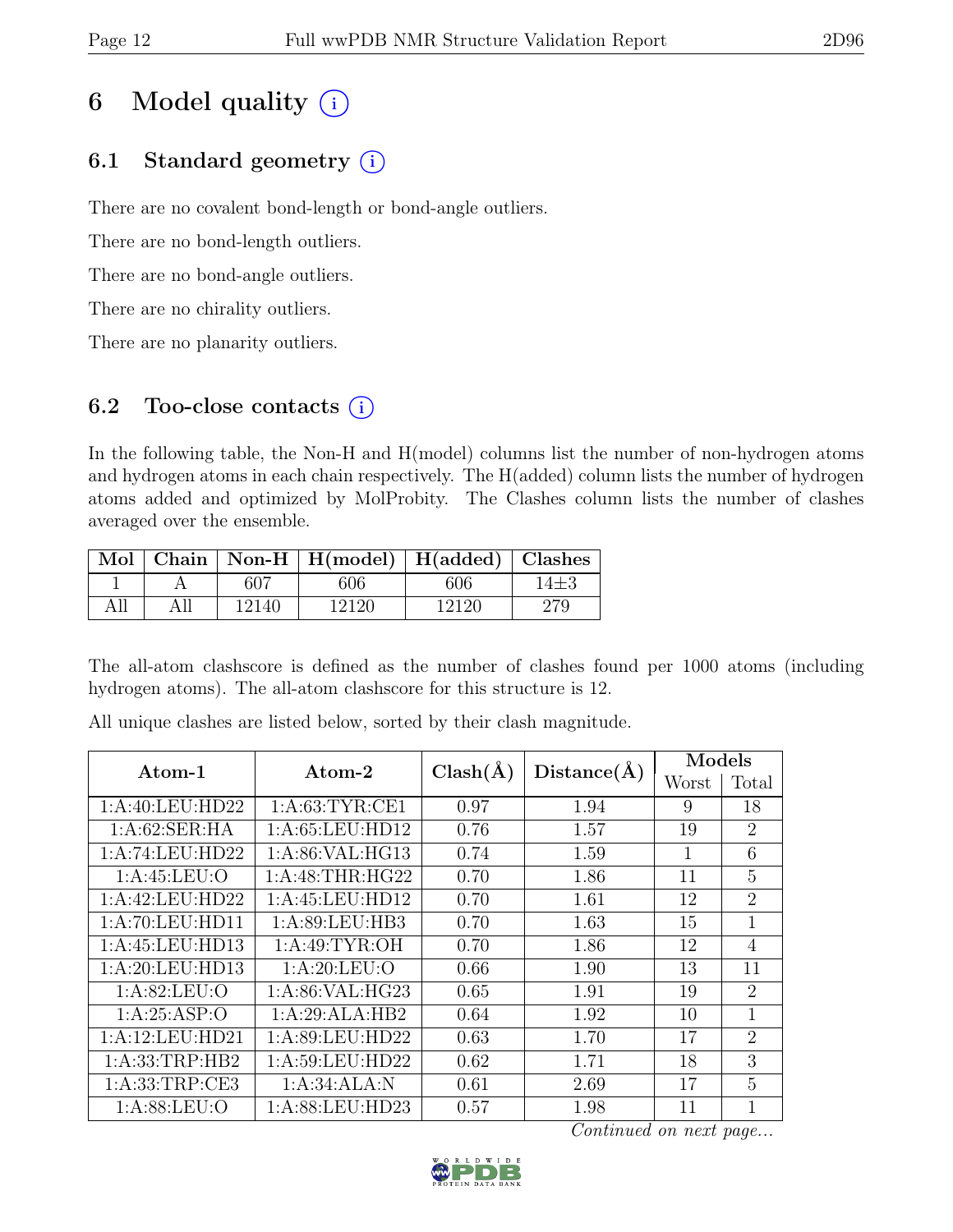| Continuea from previous page |                             |              |             | Models          |                |
|------------------------------|-----------------------------|--------------|-------------|-----------------|----------------|
| Atom-1                       | Atom-2                      | $Clash(\AA)$ | Distance(A) | Worst           | Total          |
| 1: A:31: GLY: HA3            | 1:A:82:LEU:HD21             | 0.57         | 1.76        | 10              | 6              |
| 1:A:40:LEU:HD22              | 1: A:63:TYR:CZ              | 0.55         | 2.36        | 10              | $\overline{8}$ |
| 1: A:31: GLY:N               | 1: A:82: LEU:HD21           | 0.54         | 2.18        | 14              | $\overline{4}$ |
| 1: A:48:THR:O                | 1:A:52:THR:HG23             | 0.54         | 2.03        | $\overline{5}$  | $\overline{2}$ |
| 1:A:24:LEU:HD22              | 1:A:33:TRP:CA               | 0.52         | 2.35        | $\,6\,$         | $\mathbf{1}$   |
| 1:A:23:LEU:CD1               | 1:A:88:LEU:HD22             | 0.52         | $2.35\,$    | $\overline{7}$  | $\overline{1}$ |
| 1:A:43:ARG:HA                | 1:A:46:VAL:HG23             | 0.52         | 1.80        | 16              | $\overline{5}$ |
| 1:A:40:LEU:HD13              | 1: A:63: TYR:CD1            | 0.51         | 2.40        | 18              | $\overline{8}$ |
| 1: A:45:LEU:O                | $1:A:\overline{49:TYR:CD2}$ | 0.51         | 2.64        | $\overline{7}$  | $\overline{1}$ |
| 1:A:33:TRP:CE3               | 1:A:34:ALA:CA               | 0.51         | 2.93        | 17              | $\overline{4}$ |
| 1:A:42:LEU:HD11              | 1: A:63:TYR:HA              | 0.51         | 1.82        | $9\phantom{.0}$ | $\overline{1}$ |
| 1:A:77:LEU:CD1               | 1: A:89: LEU: HD11          | 0.50         | 2.37        | $\overline{7}$  | $\mathbf{1}$   |
| 1:A:45:LEU:HB3               | 1: A:49: TYR: CE2           | 0.50         | 2.42        | 20              | $\overline{5}$ |
| 1:A:70:LEU:HD11              | 1:A:89:LEU:HD22             | 0.49         | 1.82        | 16              | $\mathbf{1}$   |
| 1: A:49: TYR:O               | 1: A:52:THR:HG22            | 0.49         | 2.07        | 18              | $\mathbf{1}$   |
| 1: A: 33: TRP: CE3           | 1:A:34:ALA:HA               | 0.49         | 2.42        | 3               | $\overline{4}$ |
| 1:A:12:LEU:HD21              | 1: A:89: LEU:CD2            | 0.49         | 2.36        | 17              | $\mathbf{1}$   |
| 1: A:81: GLY:O               | 1: A:83: GLU: N             | 0.49         | 2.46        | 19              | $\overline{3}$ |
| 1:A:30:GLN:NE2               | 1: A:81: GLY:O              | 0.49         | 2.45        | $\overline{3}$  | $\overline{4}$ |
| 1:A:45:LEU:O                 | 1:A:47:ASP:N                | 0.49         | 2.46        | $\sqrt{2}$      | $\mathbf{1}$   |
| $1:A:\overline{20:LEU:HD12}$ | 1:A:60:LEU:HD11             | 0.49         | 1.83        | 17              | $\overline{1}$ |
| 1: A:28: GLU:O               | 1:A:30:GLN:N                | 0.49         | 2.45        | 19              | $\mathbf{1}$   |
| 1: A:32: SER:O               | 1: A:80:MET:HE1             | 0.48         | 2.07        | 19              | $\overline{1}$ |
| 1: A: 33: TRP: CD2           | 1:A:34:ALA:N                | 0.48         | 2.81        | $15\,$          | $\overline{6}$ |
| 1:A:47:ASP:O                 | 1: A:50: ARG: N             | 0.48         | 2.46        | $\overline{2}$  | $\mathbf{1}$   |
| 1:A:77:LEU:HB3               | 1:A:86:VAL:HG23             | 0.48         | 1.85        | 14              | $\mathbf{1}$   |
| 1:A:17:LEU:O                 | 1:A:20:LEU:N                | 0.48         | 2.47        | 15              | $\overline{2}$ |
| 1:A:23:LEU:HD11              | 1:A:88:LEU:HD12             | 0.48         | 1.85        | $\overline{15}$ | $\overline{1}$ |
| 1:A:40:LEU:HD11              | 1:A:73:LEU:CD1              | 0.48         | 2.38        | 8               | $\overline{2}$ |
| 1:A:39:ARG:HD3               | 1:A:76:ALA:HB1              | 0.48         | 1.86        | 11              | 1              |
| 1: A:31: GLY: H              | 1:A:82:LEU:HD21             | 0.48         | 1.68        | 14              | $\overline{2}$ |
| 1: A:48:THR:CG2              | 1:A:49:TYR:CD1              | 0.47         | 2.97        | 18              | $\overline{2}$ |
| 1:A:23:LEU:CD2               | 1:A:84:GLU:OE1              | 0.47         | 2.63        | 8               | $\mathbf{1}$   |
| 1: A:31: GLY: CA             | 1:A:82:LEU:HD21             | 0.47         | 2.39        | 11              | 9              |
| 1:A:24:LEU:HD22              | 1: A:32: SER:O              | 0.47         | 2.10        | $\overline{2}$  | $\mathbf{1}$   |
| 1:A:19:ASN:CB                | 1:A:88:LEU:HD11             | 0.47         | 2.40        | 10              | $\mathbf{1}$   |
| 1: A:22: GLN:O               | 1:A:25:ASP:N                | 0.47         | 2.47        | 18              | $\overline{4}$ |
| $1:A:\overline{48:THR:HG23}$ | 1: A:49: TYR: CD1           | 0.46         | 2.46        | $\overline{2}$  | $\overline{2}$ |
| 1:A:21:GLU:N                 | 1:A:21:GLU:OE1              | 0.46         | 2.49        | $6\phantom{.}6$ | $\overline{2}$ |
| 1: A: 10: LEU: O             | 1:A:12:LEU:N                | 0.46         | 2.49        | 17              | $\overline{2}$ |
| 1: A:35: GLU:CG              | 1:A:39:ARG:NH1              | 0.46         | 2.78        | 11              | $\mathbf{1}$   |

Continued from previous page.

Continued on next page...

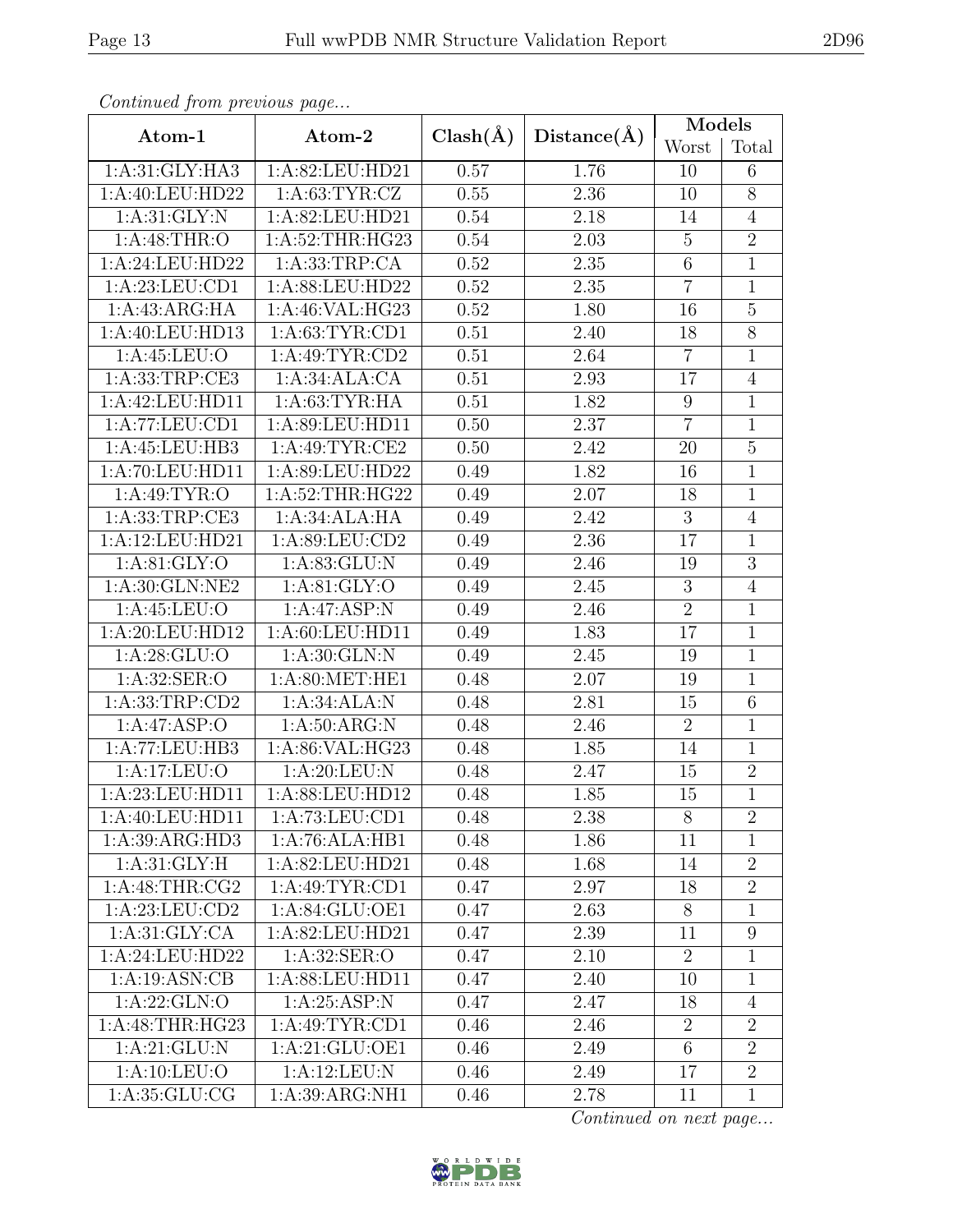| Continua from previous page |                    |              |                   | Models         |                  |
|-----------------------------|--------------------|--------------|-------------------|----------------|------------------|
| Atom-1                      | Atom-2             | $Clash(\AA)$ | Distance(A)       | Worst          | Total            |
| 1: A:49: TYR:O              | $1:$ A:51:GLN:N    |              | 2.49              | 16             | $\mathbf{1}$     |
| 1:A:22:GLN:CG               | 1:A:23:LEU:N       |              | 2.78              | $\mathbf{1}$   | $\mathbf{1}$     |
| 1:A:40:LEU:HD21             | 1:A:73:LEU:HD12    | 0.46         | 1.87              | 20             | $\mathbf{1}$     |
| 1:A:24:LEU:HD22             | 1: A: 33: TRP: N   | 0.45         | 2.25              | $6\,$          | $\mathbf{1}$     |
| 1: A: 13: GLY:O             | 1:A:16:ALA:N       | 0.45         | 2.50              | $\mathbf{1}$   | $\overline{2}$   |
| 1: A:70: LEU:O              | 1:A:73:LEU:N       | 0.45         | 2.50              | 9              | $\mathbf{1}$     |
| 1: A:60: LEU:O              | 1: A:63:TYR:N      | 0.45         | 2.50              | $\mathbf{1}$   | $\mathbf{1}$     |
| 1: A:28: GLU:O              | 1:A:29:ALA:C       | 0.45         | 2.54              | 17             | $\overline{5}$   |
| $1:A:\overline{74:LEU:CD2}$ | 1: A:86: VAL: HG13 | 0.45         | 2.38              | $\overline{1}$ | $\overline{2}$   |
| 1: A:31: GLY:N              | 1:A:82:LEU:CD2     | 0.45         | 2.80              | 13             | $\overline{2}$   |
| 1: A:23:LEU:O               | 1:A:29:ALA:HB2     | 0.44         | $\overline{2.12}$ | 14             | $\overline{3}$   |
| 1: A: 13: GLY: O            | 1:A:14:ASP:C       | 0.44         | 2.55              | 13             | $\overline{4}$   |
| 1:A:30:GLN:NE2              | 1: A:81: GLY: C    | 0.44         | 2.71              | 18             | $\mathbf{1}$     |
| 1:A:33:TRP:O                | 1: A:34: ALA: C    | 0.44         | $2.56\,$          | $\overline{4}$ | $\overline{2}$   |
| 1:A:69:ASP:OD1              | 1:A:71:ALA:HB3     | 0.44         | 2.11              | $\overline{2}$ | $\mathbf{1}$     |
| 1:A:19:ASN:HB3              | 1:A:88:LEU:HD11    | 0.44         | 1.89              | $\overline{3}$ | $\overline{3}$   |
| 1: A:69: ASP:O              | 1: A:70: LEU: C    | 0.44         | 2.56              | 16             | $\overline{2}$   |
| 1:A:42:LEU:HD22             | 1:A:45:LEU:CD1     | 0.44         | 2.37              | 12             | $\overline{1}$   |
| 1:A:24:LEU:HD22             | 1:A:32:SER:C       | 0.44         | 2.33              | 8              | $\overline{1}$   |
| 1:A:47:ASP:O                | 1: A:50: ARG:CG    | 0.44         | 2.65              | 17             | $\mathbf{1}$     |
| 1: A:45:LEU:O               | 1:A:46:VAL:CC      | 0.43         | 2.56              | 16             | $\overline{2}$   |
| 1: A:83: GLU:O              | 1: A:86: VAL: N    | 0.43         | 2.51              | 16             | $\mathbf{1}$     |
| 1: A:49: TYR:O              | 1: A:52:THR:N      | 0.43         | 2.51              | 9              | $\overline{3}$   |
| 1:A:45:LEU:HB3              | 1:A:49:TYR:CZ      | 0.43         | 2.48              | 15             | $\overline{3}$   |
| 1: A:58: SER:O              | $1:$ A:59:LEU:C    | 0.43         | 2.56              | 20             | $\mathbf{1}$     |
| 1: A:45:LEU:C               | 1:A:47:ASP:N       | 0.43         | 2.71              | $\overline{2}$ | $\overline{2}$   |
| 1:A:25:ASP:C                | 1: A:25: ASP:OD1   | 0.43         | 2.57              | 10             | $\mathbf{1}$     |
| 1:A:17:LEU:O                | 1: A:18: GLN: C    | 0.43         | 2.57              | $\overline{9}$ | $\overline{5}$   |
| 1: A:55: PRO:O              | 1: A:56: SER: C    | 0.43         | 2.57              | 16             | 1                |
| 1:A:29:ALA:O                | 1: A:30: GLN: C    | 0.43         | 2.54              | 19             | 1                |
| 1:A:29:ALA:O                | 1: A:31: GLY:N     | 0.43         | 2.51              | 19             | $\boldsymbol{3}$ |
| 1:A:83:GLU:O                | 1: A:84: GLU: C    | 0.43         | 2.57              | $\overline{7}$ | $\overline{5}$   |
| 1:A:22:GLN:O                | 1: A:24:LEU: N     | 0.42         | 2.52              | 19             | 1                |
| 1: A:70: LEU:O              | 1:A:71:ALA:C       | 0.42         | 2.58              | 9              | 3                |
| 1: A: 55: PRO: O            | 1:A:58:SER:N       | 0.42         | 2.52              | 17             | $\mathbf{1}$     |
| 1: A:49: TYR:O              | 1: A:50: ARG:C     | 0.42         | 2.58              | 12             | $\overline{4}$   |
| 1: A: 10: LEU: C            | 1:A:12:LEU:N       | 0.42         | 2.72              | 11             | 3                |
| 1:A:38:GLU:O                | 1:A:41:GLY:N       | 0.42         | 2.52              | 18             | 1                |
| 1:A:77:LEU:HD11             | 1:A:89:LEU:HD11    | 0.42         | 1.90              | $\overline{7}$ | 1                |
| 1:A:12:LEU:HD21             | 1:A:70:LEU:CD1     | 0.42         | 2.45              | 6              | $\mathbf{1}$     |
| 1:A:23:LEU:CD1              | 1:A:88:LEU:CD1     | 0.42         | 2.98              | 15             | $\mathbf{1}$     |

Continued from previous page.

Continued on next page...

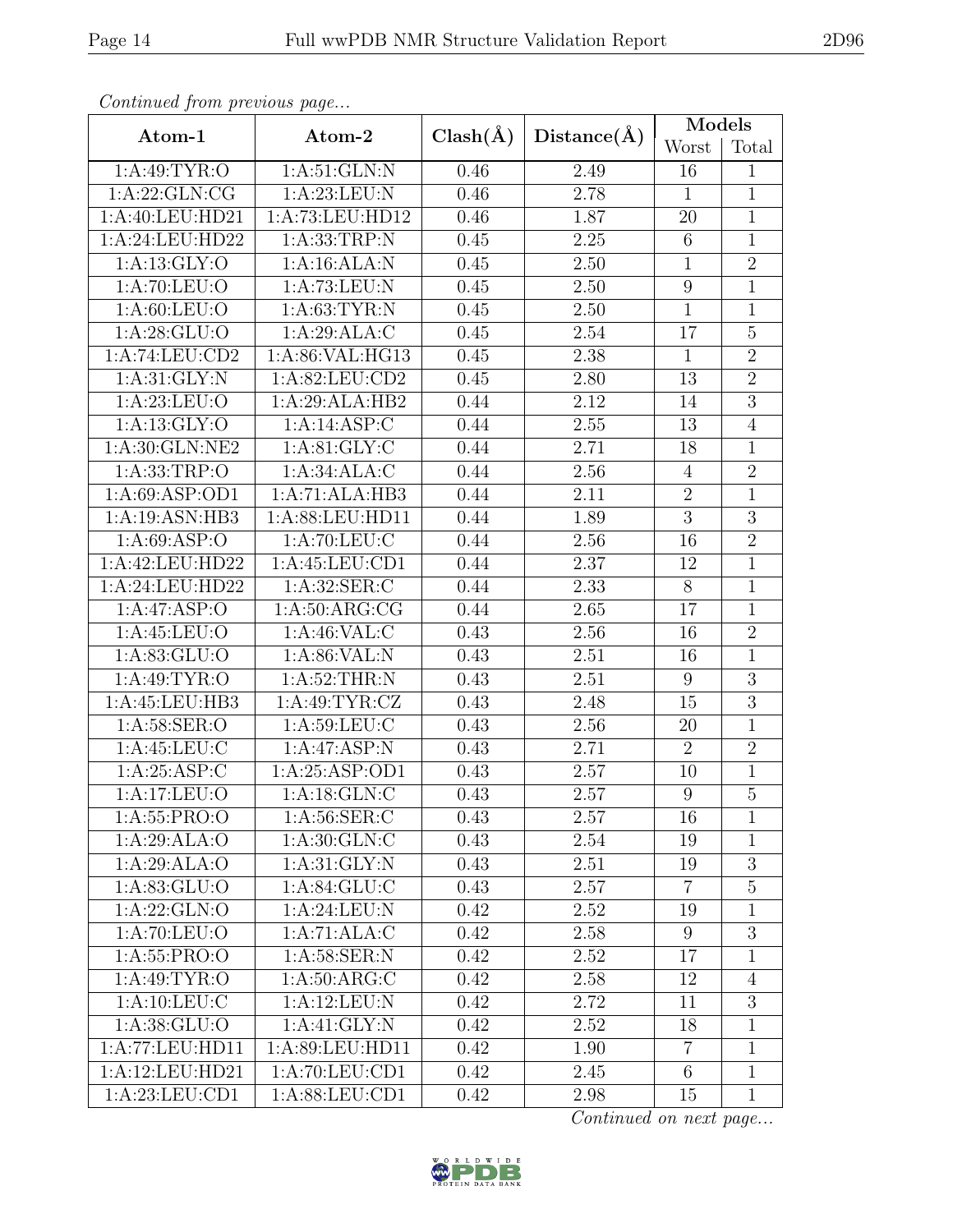| Atom-1            | Atom-2             | $Clash(\AA)$ | Distance(A) | Models           |                |
|-------------------|--------------------|--------------|-------------|------------------|----------------|
|                   |                    |              |             | Worst            | Total          |
| 1: A:85: GLY:O    | 1:A:88:LEU:N       | 0.42         | 2.51        | 14               | $\mathbf{1}$   |
| 1:A:70:LEU:CD1    | 1:A:89:LEU:HD22    | 0.42         | 2.45        | 16               | $\mathbf{1}$   |
| 1: A: 10: LEU: O  | 1:A:11:SER:C       | 0.42         | 2.58        | 17               | $\mathbf{1}$   |
| 1: A:33:TRP:CE3   | 1: A: 33: TRP: C   | 0.42         | 2.93        | 20               | $\overline{1}$ |
| 1:A:47:ASP:O      | 1: A:48:THR:C      | 0.41         | 2.58        | $\boldsymbol{2}$ | $\mathbf{1}$   |
| 1: A:60: LEU:O    | 1: A:62: SER: N    | 0.41         | 2.53        | $\overline{3}$   | $\mathbf{1}$   |
| 1: A:62: SER:O    | 1: A:65:LEU: N     | 0.41         | 2.52        | $\overline{6}$   | $\overline{2}$ |
| 1:A:19:ASN:HB3    | 1: A:88: LEU:CD1   | 0.41         | 2.45        | 10               | $\mathbf{1}$   |
| 1:A:29:ALA:C      | 1: A:31: GLY:N     | 0.41         | 2.73        | 13               | $\overline{2}$ |
| 1:A:77:LEU:CD1    | 1:A:89:LEU:CD1     | 0.41         | $2.98\,$    | $\overline{7}$   | $\mathbf{1}$   |
| 1:A:37:ALA:HB2    | 1: A:59: LEU: HD11 | 0.41         | 1.92        | 20               | $\mathbf{1}$   |
| 1:A:22:GLN:NE2    | 1: A:22: GLN: HA   | 0.41         | 2.30        | 6                | $\overline{1}$ |
| 1: A:45:LEU:O     | 1:A:48:THR:N       | 0.41         | 2.53        | $\overline{5}$   | $\overline{1}$ |
| 1: A:49: TYR: C   | 1: A:51: GLN:N     | 0.41         | 2.73        | 16               | $\overline{1}$ |
| 1: A:15:THR:O     | 1:A:16:ALA:C       | 0.41         | 2.59        | 11               | $\overline{3}$ |
| 1: A:52:THR:OG1   | 1: A:53:THR:N      | 0.41         | 2.54        | 17               | $\overline{1}$ |
| 1:A:20:LEU:HA     | 1:A:23:LEU:HD12    | 0.40         | 1.93        | $\overline{4}$   | $\overline{1}$ |
| 1: A:59: LEU:O    | 1: A:63:TYR:N      | 0.40         | 2.54        | $\overline{9}$   | $\overline{1}$ |
| 1: A:85: GLY:O    | 1: A:86: VAL:C     | 0.40         | 2.60        | 14               | $\overline{2}$ |
| 1: A: 33: TRP: CG | 1:A:34:ALA:N       | 0.40         | 2.90        | $\overline{4}$   | $\overline{1}$ |
| 1:A:21:GLU:HG2    | 1: A:57: GLY: CA   | 0.40         | 2.46        | 17               | $\overline{1}$ |
| 1:A:21:GLU:CB     | 1:A:56:SER:HB3     | 0.40         | 2.47        | $\mathbf{1}$     | $\overline{1}$ |
| 1: A:28: GLU:CD   | 1: A:30: GLN:OE1   | 0.40         | 2.60        | $\overline{5}$   | $\mathbf{1}$   |
| 1: A:58: SER:O    | 1:A:61:ARG:N       | 0.40         | $2.55\,$    | 20               | $\overline{1}$ |
| 1:A:22:GLN:C      | 1:A:24:LEU:N       | 0.40         | 2.74        | 19               | $\mathbf{1}$   |

Continued from previous page...

## 6.3 Torsion angles  $(i)$

#### 6.3.1 Protein backbone (i)

In the following table, the Percentiles column shows the percent Ramachandran outliers of the chain as a percentile score with respect to all PDB entries followed by that with respect to all NMR entries. The Analysed column shows the number of residues for which the backbone conformation was analysed and the total number of residues.

| Mol | Chain | Favoured<br>Analysed |                           | Allowed            | Outliers                   | Percentiles |  |
|-----|-------|----------------------|---------------------------|--------------------|----------------------------|-------------|--|
|     |       | $81/109$ (74\%)      | 66 $\pm$ 3 (81 $\pm$ 3\%) | $14\pm2(17\pm3\%)$ | $2\pm1(2\pm1\%)$           |             |  |
| All | All   | $1620/2180(74\%)$    | 1311 $(81\%)$             | 278 (17\%)         | $(2\%)$<br>31 <sub>1</sub> | ۲0          |  |

All 7 unique Ramachandran outliers are listed below. They are sorted by the frequency of occurrence in the ensemble.

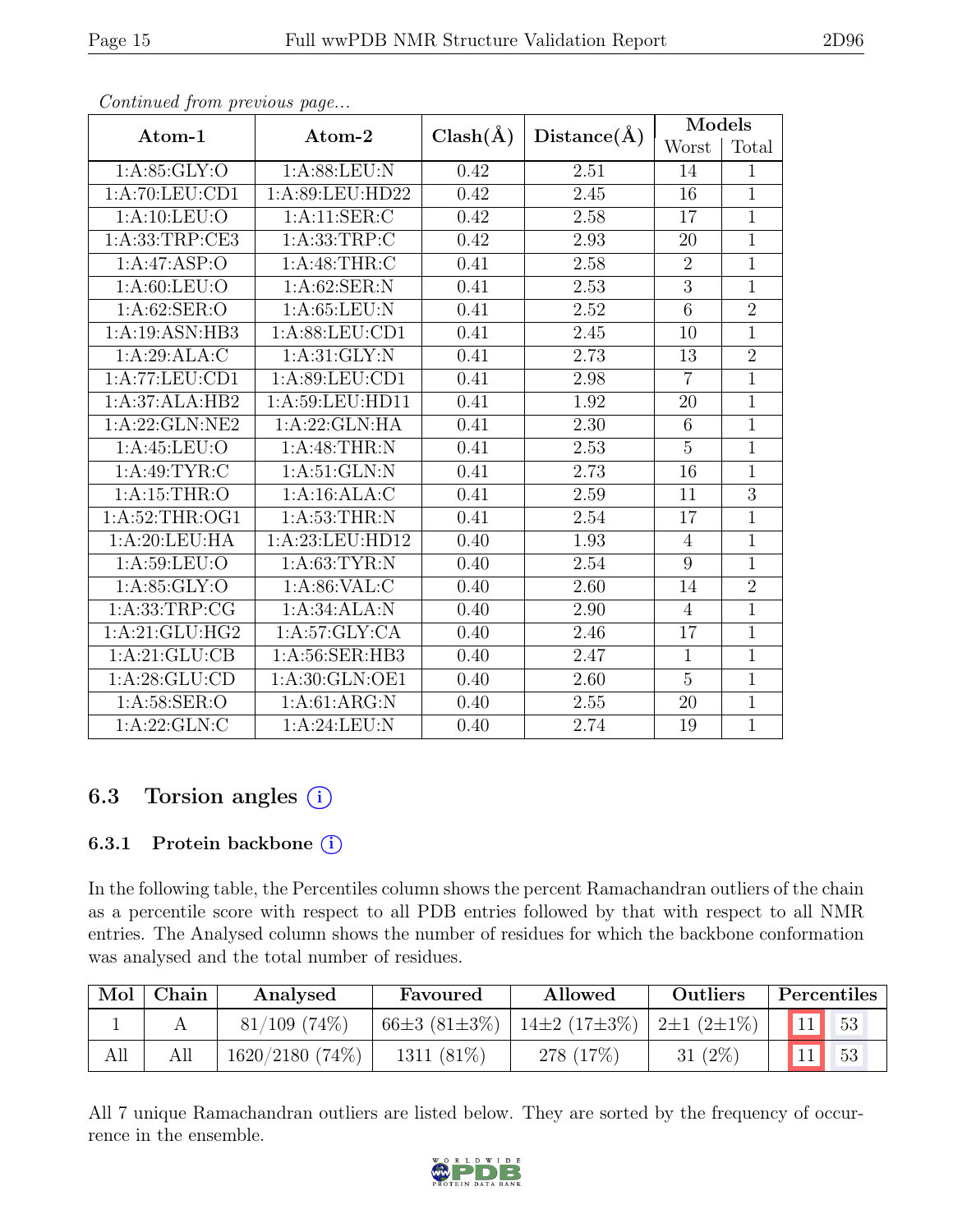| Mol | Chain | Res | <b>Type</b> | Models (Total) |
|-----|-------|-----|-------------|----------------|
|     |       | 29  | <b>ALA</b>  |                |
|     |       | 82  | <b>LEU</b>  |                |
|     |       | 46  | VAL         | 3              |
|     |       | 52  | <b>THR</b>  | 3              |
|     |       | 11  | <b>SER</b>  | 2              |
|     |       | 30  | <b>GLN</b>  | 2              |
|     |       | 50  | $\rm{ARG}$  |                |

#### 6.3.2 Protein sidechains  $(i)$

In the following table, the Percentiles column shows the percent sidechain outliers of the chain as a percentile score with respect to all PDB entries followed by that with respect to all NMR entries. The Analysed column shows the number of residues for which the sidechain conformation was analysed and the total number of residues.

| Mol | Chain | Analysed       | Rotameric                 | Outliers | Percentiles |            |  |
|-----|-------|----------------|---------------------------|----------|-------------|------------|--|
|     |       | $64/85$ (75%)  | 62±1 (96±2%)   2±1 (4±2%) |          | 36          | $\vert$ 84 |  |
| All |       | 1280/1700(75%) | $1232(96\%)$              | 48 (4\%) | 36          | 84         |  |

All 15 unique residues with a non-rotameric sidechain are listed below. They are sorted by the frequency of occurrence in the ensemble.

| Mol          | Chain            | Res | <b>Type</b> | Models (Total) |
|--------------|------------------|-----|-------------|----------------|
| $\mathbf{1}$ | A                | 20  | <b>LEU</b>  | 20             |
| $\mathbf{1}$ | A                | 47  | <b>ASP</b>  | 4              |
| $\mathbf{1}$ | $\boldsymbol{A}$ | 69  | <b>ASP</b>  | $\overline{4}$ |
| $\mathbf{1}$ | $\overline{A}$   | 56  | <b>SER</b>  | 4              |
| $\mathbf 1$  | A                | 30  | <b>GLN</b>  | 3              |
| $\mathbf{1}$ | A                | 14  | <b>ASP</b>  | $\overline{2}$ |
| $\mathbf{1}$ | A                | 50  | ARG         | $\overline{2}$ |
| $\mathbf{1}$ | $\mathbf{A}$     | 21  | GLU         | $\overline{2}$ |
| $\mathbf{1}$ | A                | 61  | ARG         | $\mathbf{1}$   |
| $\mathbf{1}$ | $\boldsymbol{A}$ | 51  | <b>GLN</b>  | $\overline{1}$ |
| $\mathbf{1}$ | A                | 25  | <b>ASP</b>  | 1              |
| $\mathbf{1}$ | A                | 90  | $\rm{ARG}$  | $\mathbf{1}$   |
| $\mathbf{1}$ | $\boldsymbol{A}$ | 84  | GLU         | $\mathbf{1}$   |
| $\mathbf{1}$ | A                | 52  | <b>THR</b>  | $\mathbf{1}$   |
| $\mathbf 1$  | А                | 28  | GLU         | $\mathbf{1}$   |

#### 6.3.3 RNA  $(i)$

There are no RNA molecules in this entry.

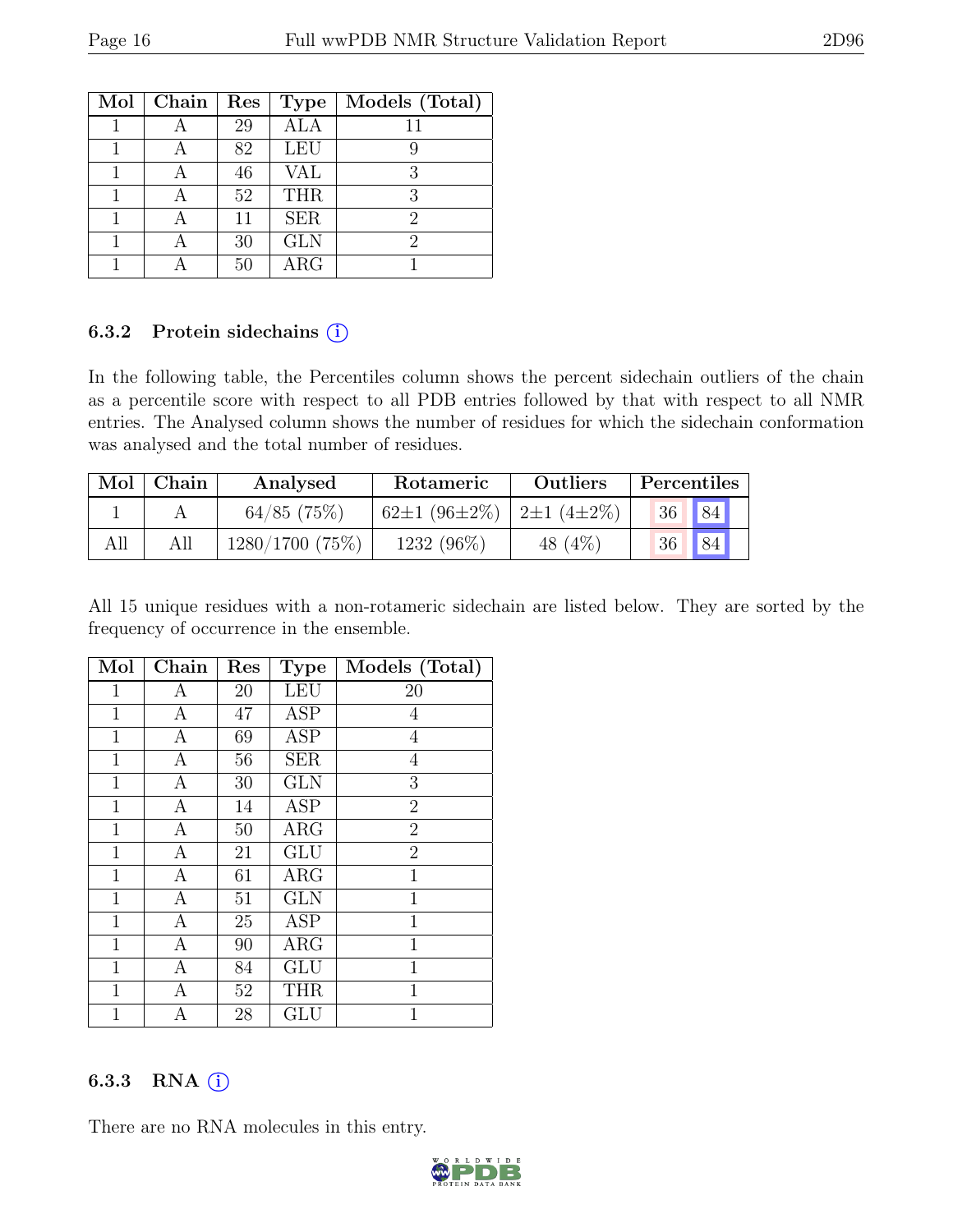### 6.4 Non-standard residues in protein, DNA, RNA chains  $(i)$

There are no non-standard protein/DNA/RNA residues in this entry.

### 6.5 Carbohydrates  $(i)$

There are no monosaccharides in this entry.

## 6.6 Ligand geometry  $(i)$

There are no ligands in this entry.

### 6.7 Other polymers  $(i)$

There are no such molecules in this entry.

## 6.8 Polymer linkage issues  $(i)$

There are no chain breaks in this entry.